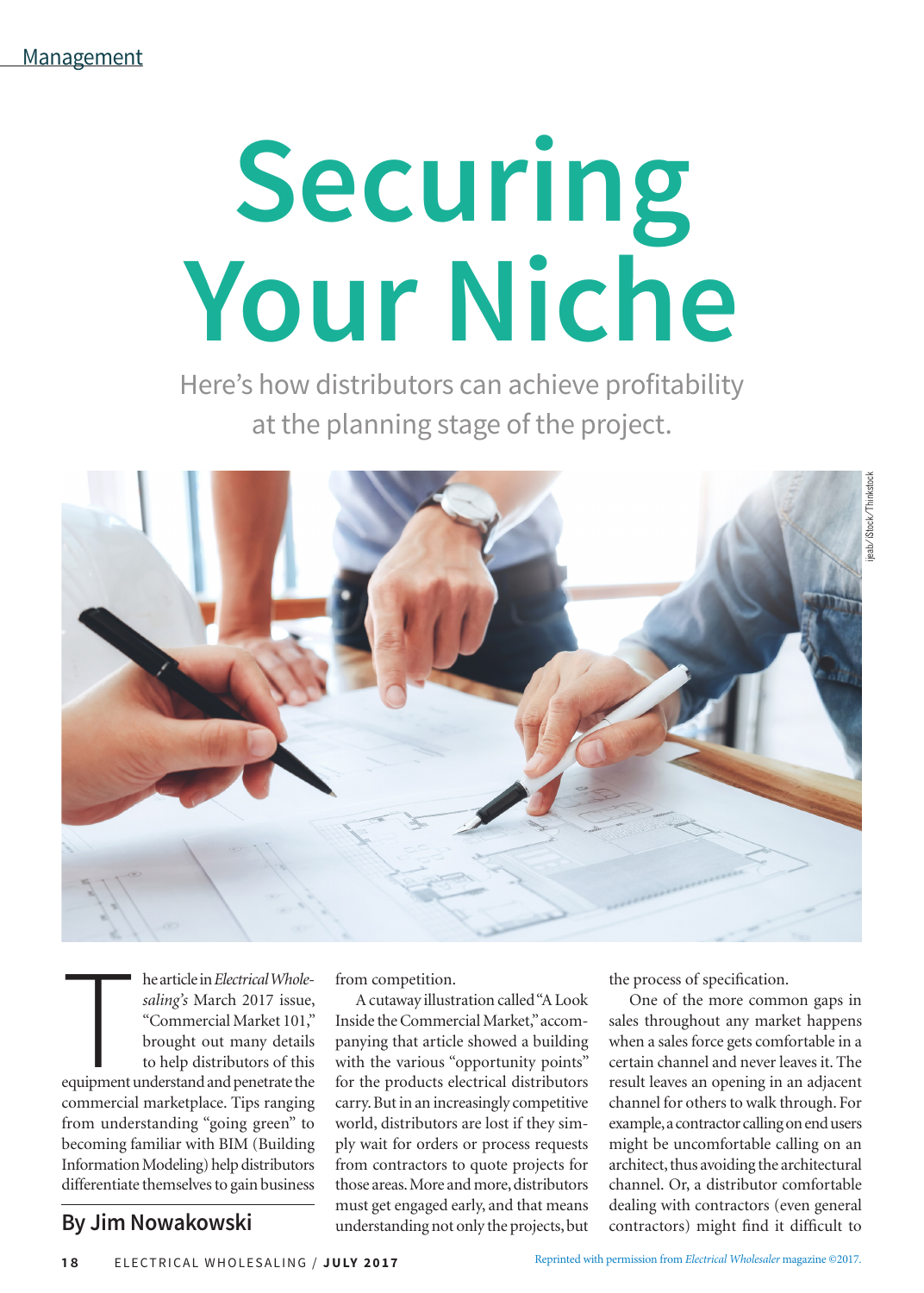call on an engineer or architect. Then there are the stages of a project. Many distributors like the bidding stage, but it's actually in the planning stage where the deal is often struck. Languages are also different, sales processes are not the same, and other variables often prevent the salesperson from selling in the right way in the right channel.

As confusing as this is, it's also full of opportunity. Because of the disruption going on, it's increasingly important to be able to learn to "channel jump" — to move into adjacent channels such as the security market and get the work. In fact, the distributor today stands to gain a huge advantage in being able to not only speak the language of the architect or engineer, but to call on them comfortably long before an order is placed.

Using the security market as an example, this article will show you how to close the gap on such products and, using the Commercial Market 101 article's illustration, will help a distributor understand the potential of getting in early. This article uses data from CMD's ConstructConnect database to help distributors understand where opportunities exist, and offers suggestions on how to become a true partner in entire process.

ConstructConnect *(www.constructconnect.com)* connects companies in the construction industry by bringing together information, technology solutions, and market relationships. It's is a wholly owned subsidiary of Roper Technologies and includes BidClerk, Construction Data, CMD Group and the iSqFt network.

**Security starts with specification.** There are 244 projects in the planning stage with "security system" or "security equipment" in the specifications as of this writing out of a total of 66,153 projects in the CMD database for the commercial market as defined by the Commercial Market 101 article. Does this mean the other 65,909 projects don't use security systems? Of course not. But, these 244 are projects with the specific specification term "security system" in them. Now, planning is only one stage, but that is the stage where the distributor is rarely involved. Planning is one

| TABLE I: TOP 15 MARNETS FOR SECORITY PROJECTS<br>IN THE PLANNING STAGES |                       |                            |                                                |
|-------------------------------------------------------------------------|-----------------------|----------------------------|------------------------------------------------|
| <b>Rank</b>                                                             | <b>State</b>          | <b>Percent of Projects</b> | <b>Percent of</b><br><b>Project Valuations</b> |
| $\mathbf{1}$                                                            | Maryland              | $1\%$                      | 17%                                            |
| $\overline{2}$                                                          | Florida               | 8%                         | 12%                                            |
| 3                                                                       | Georgia               | 5%                         | 11%                                            |
| $\overline{4}$                                                          | California            | 7%                         | 11%                                            |
| 5                                                                       | <b>Illinois</b>       | 2%                         | 9%                                             |
| 6                                                                       | Virginia              | 5%                         | 6%                                             |
| $\overline{7}$                                                          | <b>North Carolina</b> | 5%                         | 6%                                             |
| 8                                                                       | <b>Texas</b>          | 13%                        | 6%                                             |
| 9                                                                       | <b>Tennessee</b>      | 2%                         | 3%                                             |
| 10                                                                      | <b>Massachusetts</b>  | 3%                         | 2%                                             |
| 11                                                                      | Washington, DC        | 1%                         | 2%                                             |
| 12                                                                      | Ontario               | 3%                         | 2%                                             |
| 13                                                                      | Connecticut           | $1\%$                      | 2%                                             |
| 14                                                                      | Kentucky              | $1\%$                      | 2%                                             |
| 15                                                                      | Indiana               | 2%                         | 1%                                             |

TABLE 1: TOP 15 MARKETS FOR SECURITY PROJECTS

of those adjacent channels mentioned earlier where the distributor should be involved. The distributor — and only the distributor — has insight into the types, number and functionality of the products being ordered for security into projects. This "aggregated data" gives the distributor a huge edge in helping drive the specification itself. Of course, there are 507 bidding projects or 11,521 post bid projects that can be pursued in this dataset. Rather than do what others are doing, why not tackle the planning stage projects with your knowledge of what's being ordered?

For example, the average project in this 244-project group was valued at \$14.7 million, while the total valuation of all these projects is over \$2.8 billion. The biggest project in this group is the "East Campus Building 2 – U.S. Army Corps of Engineers in Annapolis Junction, MD." Valued at \$636,971,000, the project includes site work, paving and new construction of a mixed-use development in Annapolis Junction, MD. Design plans call for the construction of an 826,114-square-foot military facility; 1,121,000-square-foot parking garage;

and 72,268-square-foot industrial development. As of Oct. 2016, this project has been awarded to a design builder. This project is expected to be in design for at least a year before construction begins.

Too rich for your blood? The average project we mentioned was \$14.7 million and there are many of them well within your reach. What's wrong with putting yourself into that mix and driving for that business? Actually, being in planning, there's a good chance manufacturers haven't been specified yet. Even if they have, the opportunity exists to swing the spec a different way. After all, you are the expert with what's been ordered in the past — aren't you?

## 3 TIPS TO REMEMBER

**1. Focus on a few top prospects.** Even if you are a national distributor, you can't possibly go after 244 projects and do it effectively. Going after the military project discussed above might just be too large, even for a national distributor. But, eight states contain 50% of these projects (the big ones), so if you're not in those eight states, what should you do? Go after the other 50% distributed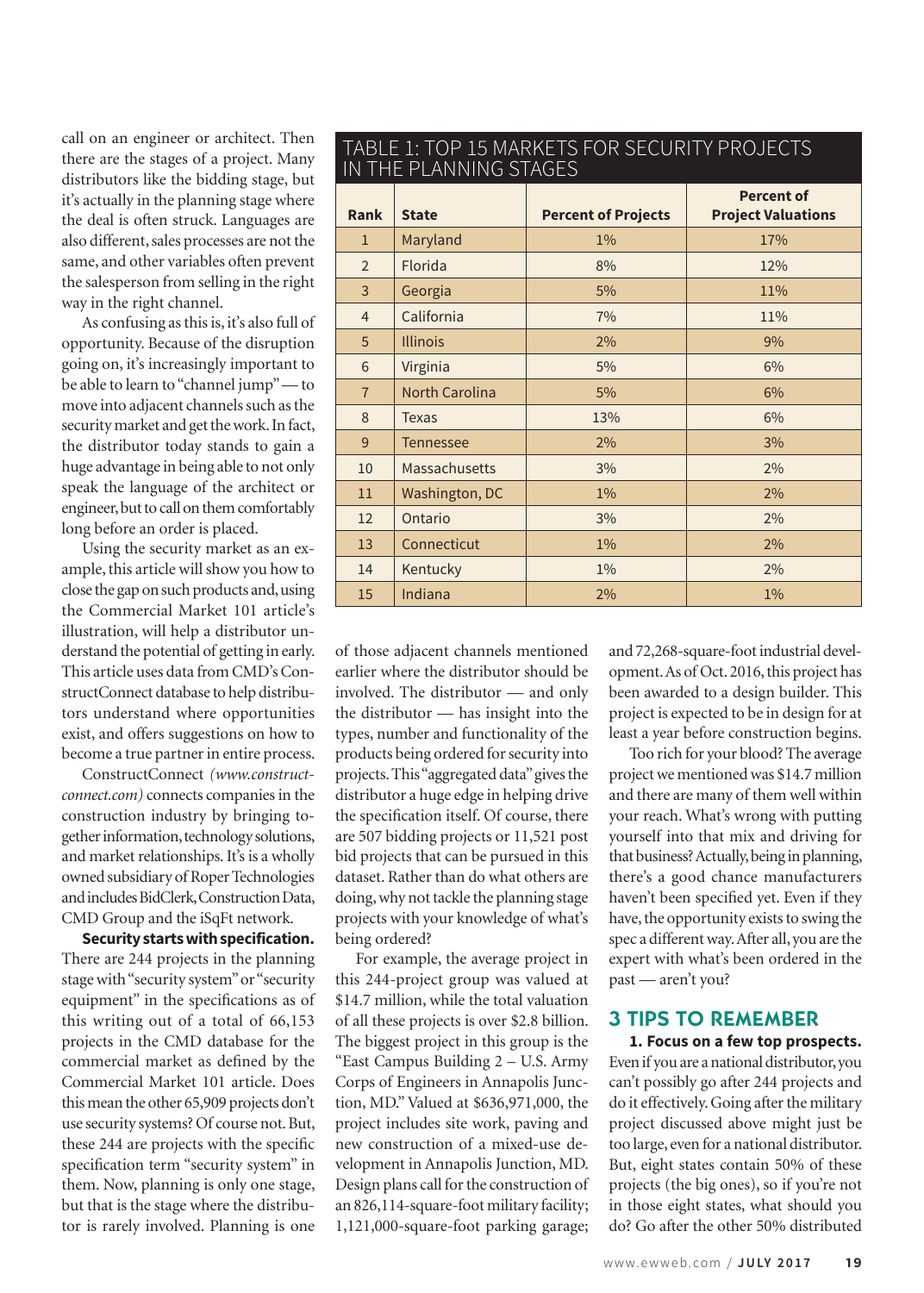into the other 42 states.

Take Alabama. This state has one project in the planning stage using security products — a \$4.4-million dollar one called Gulf State Park Learning Campus. Is that a top prospect? Well, that depends on your point of view, doesn't it? Consider the following about that project:

Working plans call for the construction of a 6,000-square-foot fitness/ recreation center; 7,000-square-foot educational facility; 3,800-square-foot restaurant; and 5,000-square-foot theater/ auditorium. As of April 18, an award has not been made.

**The electrical engineer is out of** Birmingham, and so is the architect and mechanical engineer. The owner? The State of Alabama. Do you have contacts with these companies? What's holding you back?

**Eight contracting companies are** hovering around as prospective bidders. But nothing has been approved yet. Why not schedule a meeting to show that you have the expertise to help them with the access control because that's what you have been supplying to your customers and you know what works, and what doesn't?

 $\blacksquare$  The work includes the installation of the access control system for a "student lodge," classrooms and meeting space buildings, and furnishing a complete access control system for a campus-wide application consisting of software, area controllers, door controllers, card readers, door position switches, associated power supplies and credentials.

Are you drooling yet? Who wouldn't want this project? All of this information is available to help you get in the door. The name of the game is focus on a few.

**2. Use coaches to fully understand customer requirements.** Here's a clue: every one of the people involved in a project is your potential coach. Should I repeat that? For example, in the above Alabama example, you can call the architect and talk to him about his specification for access control. What is his deepest concern about access? Is it the door control hardware? The card readers? What? And if you think he or she will not



Parking garages 3% Food Stores 3% -Automotive 4%

Hotels 4% -

Transportation Terminals 6%

Restaurants 7%

Offices 7%

Or, call the engineer and get his take. And then call the owner, the state, and find out their requirements from the horse's mouth. The result? You can shape a proposal virtually guaranteed to get you considered. The question is, what are you waiting for? And before you say, "How do I get them to talk to me?" just call them up and ask for their help. You would be amazed how many of these true professionals will take some time to help you understand the project they are working on.

**3. Research the prospects not just the project.** It's easy to do business with people you know, and as Tony Soprano once said to his nephew, "It's hard to do business outside the family." But if you are going to grow, you must go outside your comfort zone. The good news is tools exist that were not available before. LinkedIn is of enormous benefit to scope out prospects around projects. Detailed information about your targets can be quickly and neatly gathered for your study before you pick up the phone or shape your proposal. The result? A profile of the target that helps you make your pitch completely effective!



Other 37%

is some data to gobble up to get you started with security planning projects. Table 1 on page 19 shows you the top 15 markets where you can start your drive toward security planning projects and profitability based on the CMD dataset used for this article. For example, Maryland has only 1% of the projects, but those projects are worth 17% of the \$4,126,305,773 valuations in the dataset of planning projects with "security products" in our sights. One of the two projects there is the East Campus Building 2 – U.S. Army Corps of Engineers project discussed in the article. Should you pursue? That's up to your strategy and how many resources you want to devote to it. By the way, the other project in Maryland is the University of Maryland Medical System – Ambulatory Care Center, valued at \$50 million. Compare these two to what's in Texas, for example, where there are 13% of the projects available in the planning stages with security products

## CHART 1: CATEGORIES OF PLANNING PROJECTS WITH SECURITY IN THE PLANNING STAGE

**Conclusions and some data to**